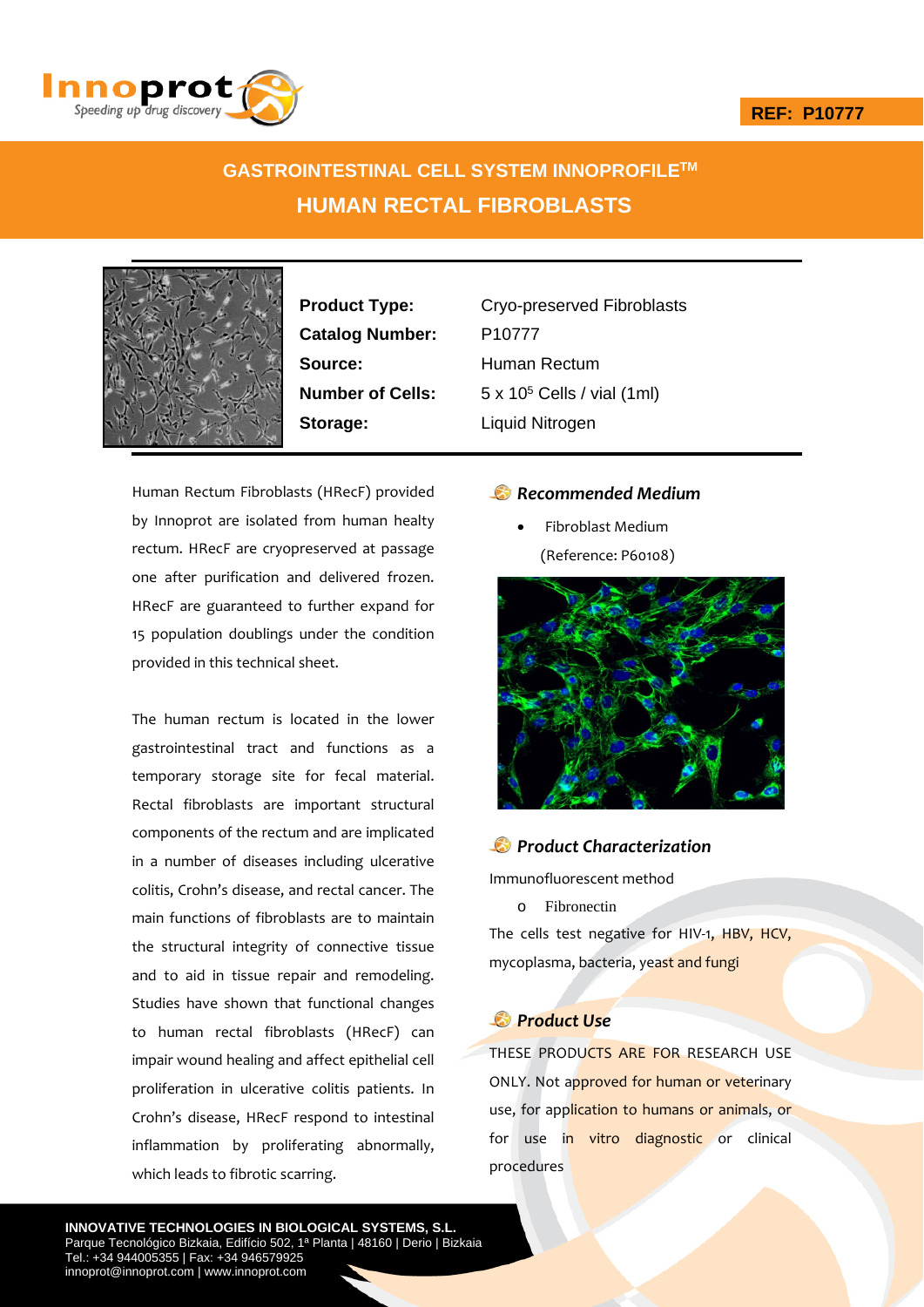

# **INSTRUCTIONS FOR CULTURING CELLS**

*IMPORTANT*: Cryopreserved cells are very delicate. Thaw the vial in a 37 ºC waterbath and return them to culture as quickly as possible with minimal handling!

#### **Set up culture after receiving the order:**

- 1. Prepare a poly‐L‐lysine‐coated culture vessel (2 μg/cm<sup>2</sup>, T-75 flask is recommended). Add 10 ml of sterile water to a T‐75 flask and then add 150 μl of poly‐L‐lysine stock solution (1 mg/ml, Cat. PLL). Leave the vessel in a 37ºC incubator overnight (or for a minimum of one hour).
- 2. Prepare complete medium. Decontaminate the external surfaces of medium bottle and medium supplement tubes with 70% ethanol and transfer them to a sterile field. Aseptically transfer supplement to the basal medium with a pipette. Rinse the supplement tube with medium to recover the entire volume.
- 3. Rinse the poly‐L‐lysine‐coated vessel twice with sterile water and then add 15 ml of complete medium. Leave the vessel in the sterile field and proceed to thaw the cryopreserved cells.
- 4. Place the frozen vial in a 37ºC water bath. Hold and rotate the vial gently until the contents completely thaw. Promptly remove the vial from the water bath, wipe it down with 70% ethanol, and transfer it to the sterile field.
- 5. Carefully remove the cap without touching the interior threads. Gently resuspend and dispense the contents of the vial into the equilibrated, poly‐ L‐lysine‐coated culture vessel. A seeding density higher than 5000 cells/cm<sup>2</sup> is recommended.
- Note: Dilution and centrifugation of cells after thawing are not recommended since these actions are more harmful to the cells than the effect of residual DMSO in the culture. It is also important that cells are plated in poly‐L‐lysine‐coated culture vessels to promote cell attachment.
- 6. Replace the cap or lid of the culture vessel and gently rock the vessel to distribute the cells evenly. Loosen cap, if necessary, to allow gas exchange.
- 7. Return the culture vessel to the incubator.
- 8. For best results, do not disturb the culture for at least 16 hours after the culture has been initiated. Refresh culture medium the next day to remove residual DMSO and unattached cells.

### **Maintenance of Culture:**

- 1. Refresh supplemented culture medium the next morning after establishing a culture from cryopreserved cells.
- 2. Change the medium every three days thereafter, until the culture is approximately 70% confluent.
- 3. Once the culture reaches 70% confluency, change medium every other day until the culture is approximately 90% confluent

**INNOVATIVE TECHNOLOGIES IN BIOLOGICAL SYSTEMS, S.L.** Parque Tecnológico Bizkaia, Edifício 502, 1ª Planta | 48160 | Derio | Bizkaia Tel.: +34 944005355 | Fax: +34 946579925 innoprot@innoprot.com | www.innoprot.com